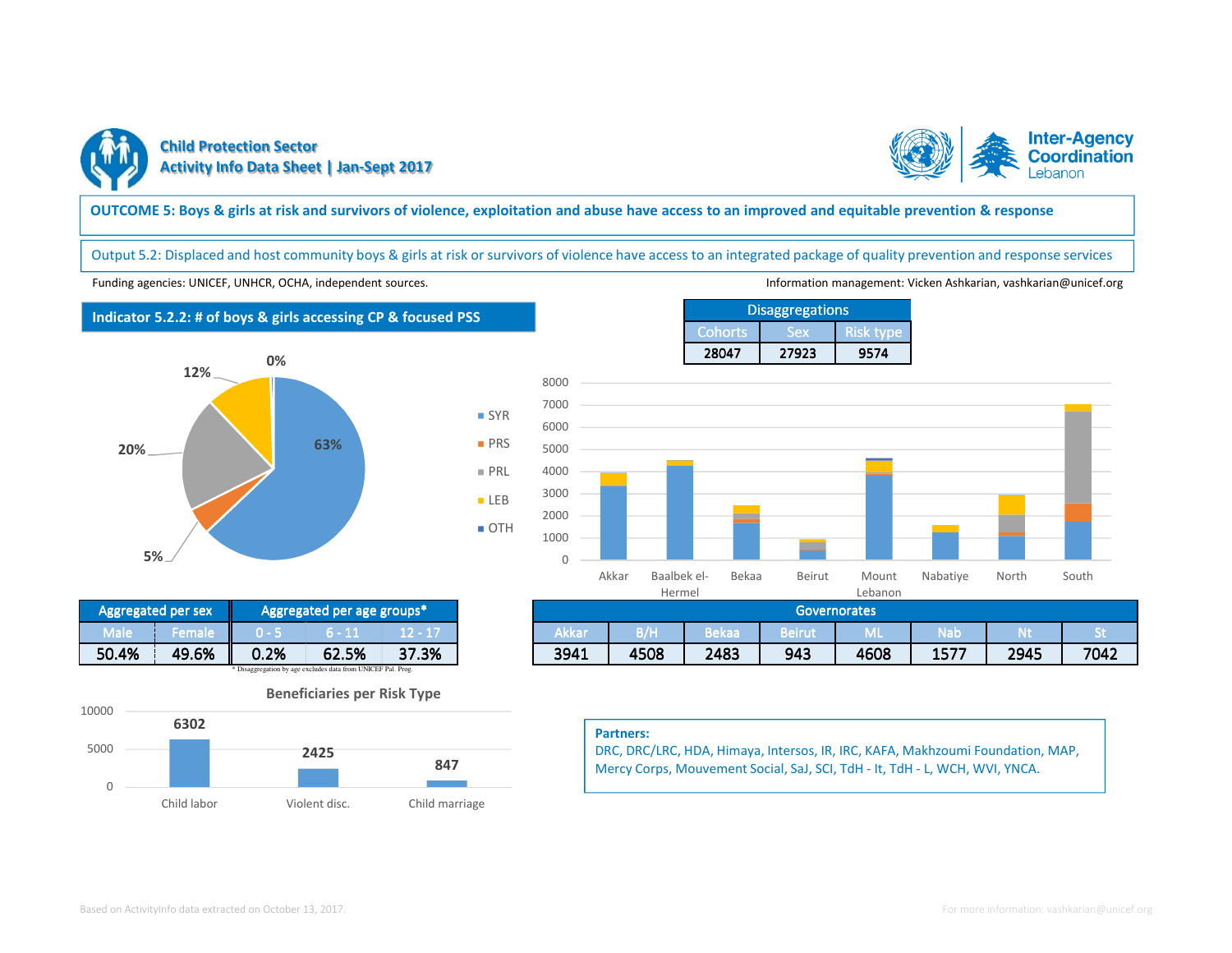## **Indicator 5.2.3: # of boys & girls assisted through CP case management services**

| <b>Disaggregations</b> |      |      |                  |  |  |  |  |
|------------------------|------|------|------------------|--|--|--|--|
| <b>Cohorts</b>         | Sex  |      | <b>Risk type</b> |  |  |  |  |
| $892^{\circ}$          | 888. | 7946 | 6431             |  |  |  |  |





| Aggregated per sex                                           |               |       | Aggregated per age groups* |            |  |
|--------------------------------------------------------------|---------------|-------|----------------------------|------------|--|
| Male                                                         | <b>Female</b> |       | $6 - 11$                   | $12 - 17i$ |  |
| 59.7%                                                        | 40.3%         | 11.8% | 39.5%                      | 48.7%      |  |
| * Disaggregation by age excludes data from UNICEF Pal. Prog. |               |       |                            |            |  |

| <b>Governorates</b><br>Aggregated per age groups*                     |
|-----------------------------------------------------------------------|
| Akkar<br>з/н<br>Bekaa<br>n La B<br>ain i<br>5 - IN<br>oenu<br>v.<br>. |
| 925<br>48.7%<br>39.5%<br>961<br>676<br>2088<br>1276<br>453            |

### **Partners:**

 BZRD, DRC, Himaya, Intersos, IRC, KAFA, Makhzoumi Foundation, MAP, Mercy Corps, Mouvement Social, SCI, TdH - It, TdH - L, WCH, WVI, UNRWA.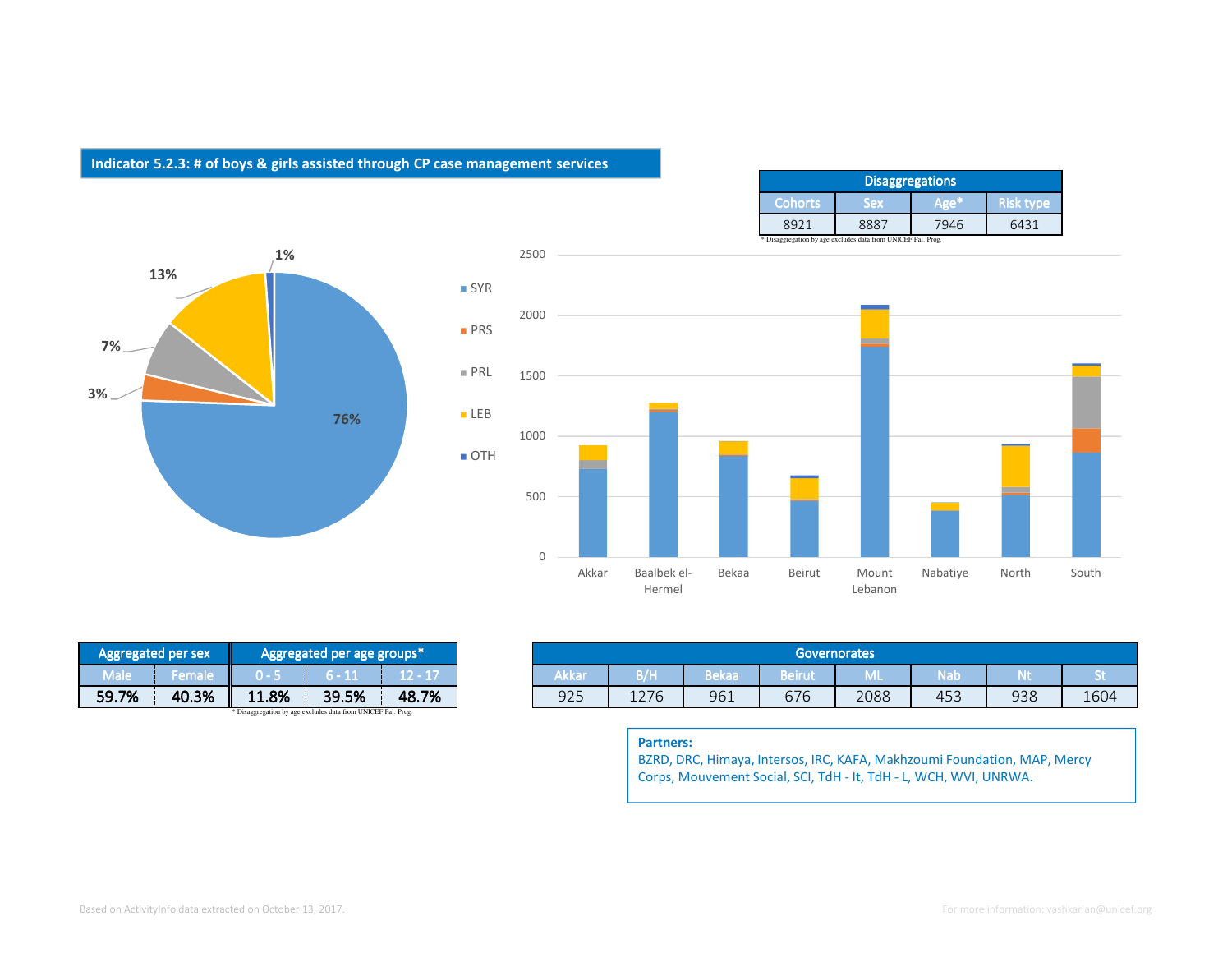## **Indicator 5.2.3: # of boys & girls assisted through CP case management services**



**Beneficiaries per Vulnerability**



# **Beneficiaries per Risk Level**



# **Beneficiaries per Risk Type**

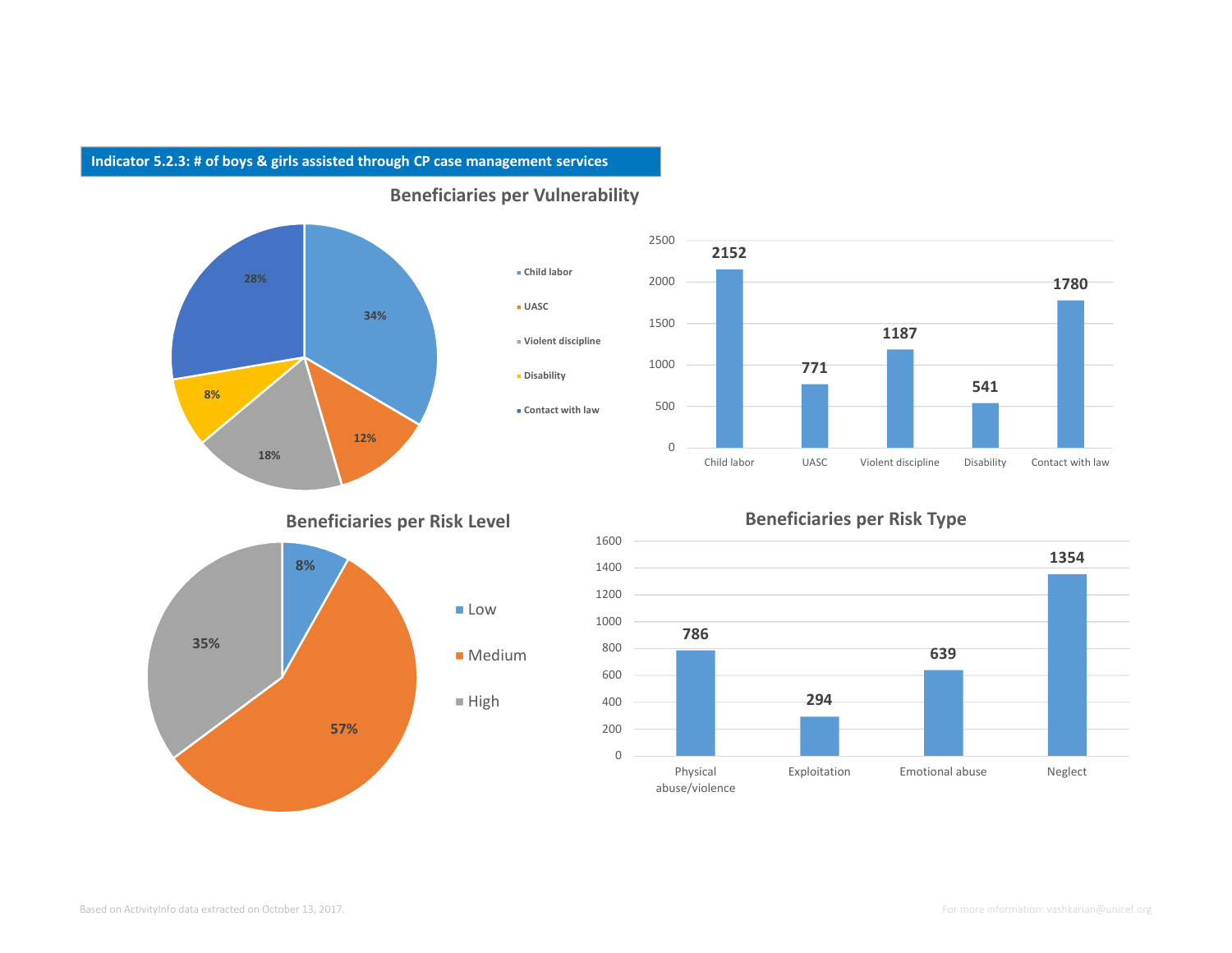## **Indicator 5.2.4: # of partners and government staff provided with general training on CP and children's rights**

600









#### **Partners:**

 DRC, DRC/LRC, Intersos, IRC, KAFA, Makhzoumi Foundation, Mercy Corps, Mouvement Social, RtP, SCI, TdH - It, TdH - L, USJ, WCH, WVI.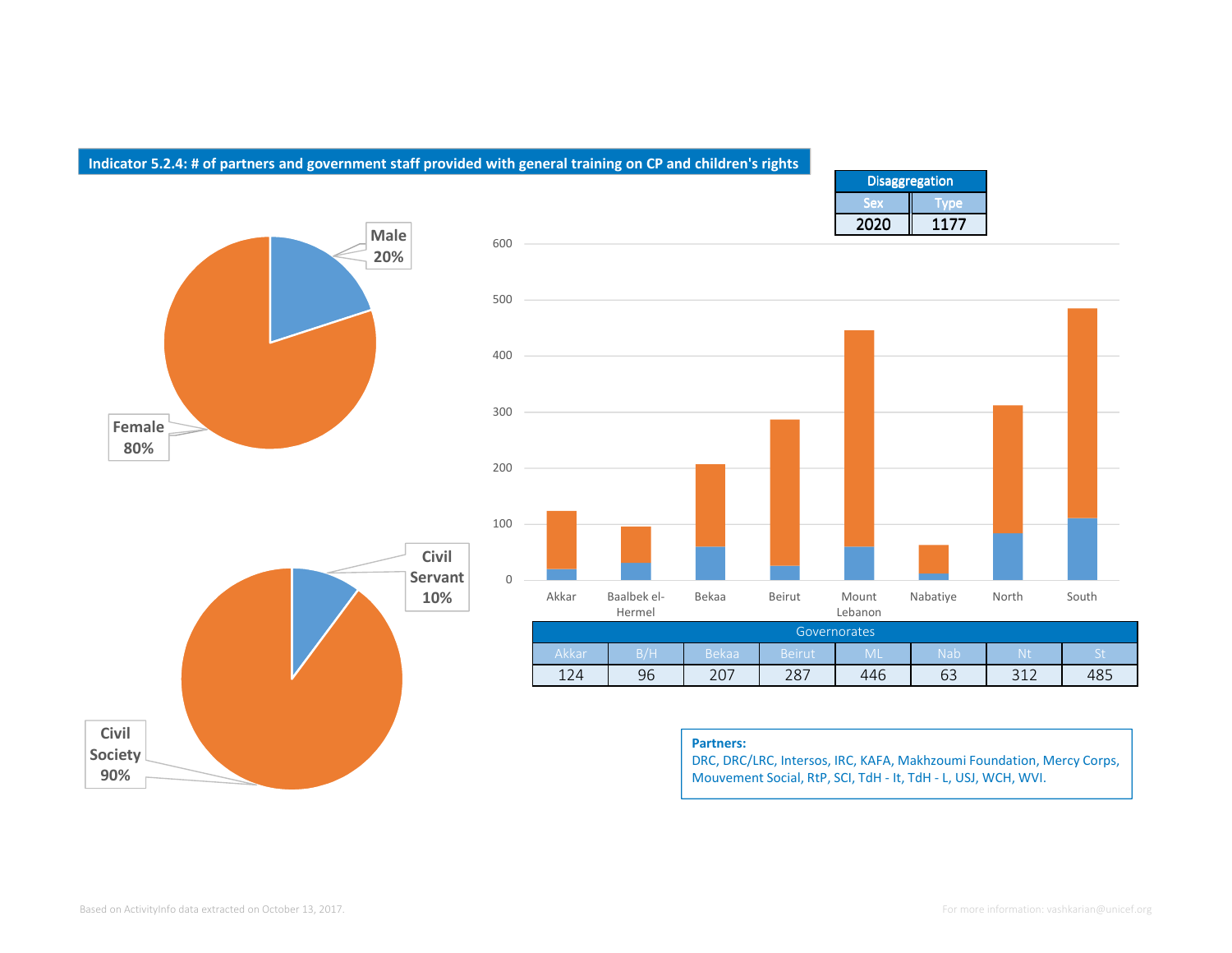Output 5.3: Vulnerable children, families and communities supported to promote practices that protect them.

## **Indicator 5.3.2: # of boys & girls accessing CP prevention (for boys & girls: community based PSS)**





| egated per sex |      | Aggregated per age groups* |       |
|----------------|------|----------------------------|-------|
| remar          | ,    |                            |       |
| 51.2%          | 6.8% | 72.1%                      | 21.2% |

**Partners:** AMEL, ARCPA/Al-Jana, Beyond, BZRD, DRC, DRC/LRC, HDA, Himaya, Intersos, IR, IRC, KAFA, Makhzoumi Foundation, MAP, Mercy Corps, RtP, SaJ, SCI, SIF, TdH - It, TdH - L, WCH, WVI, YNCA .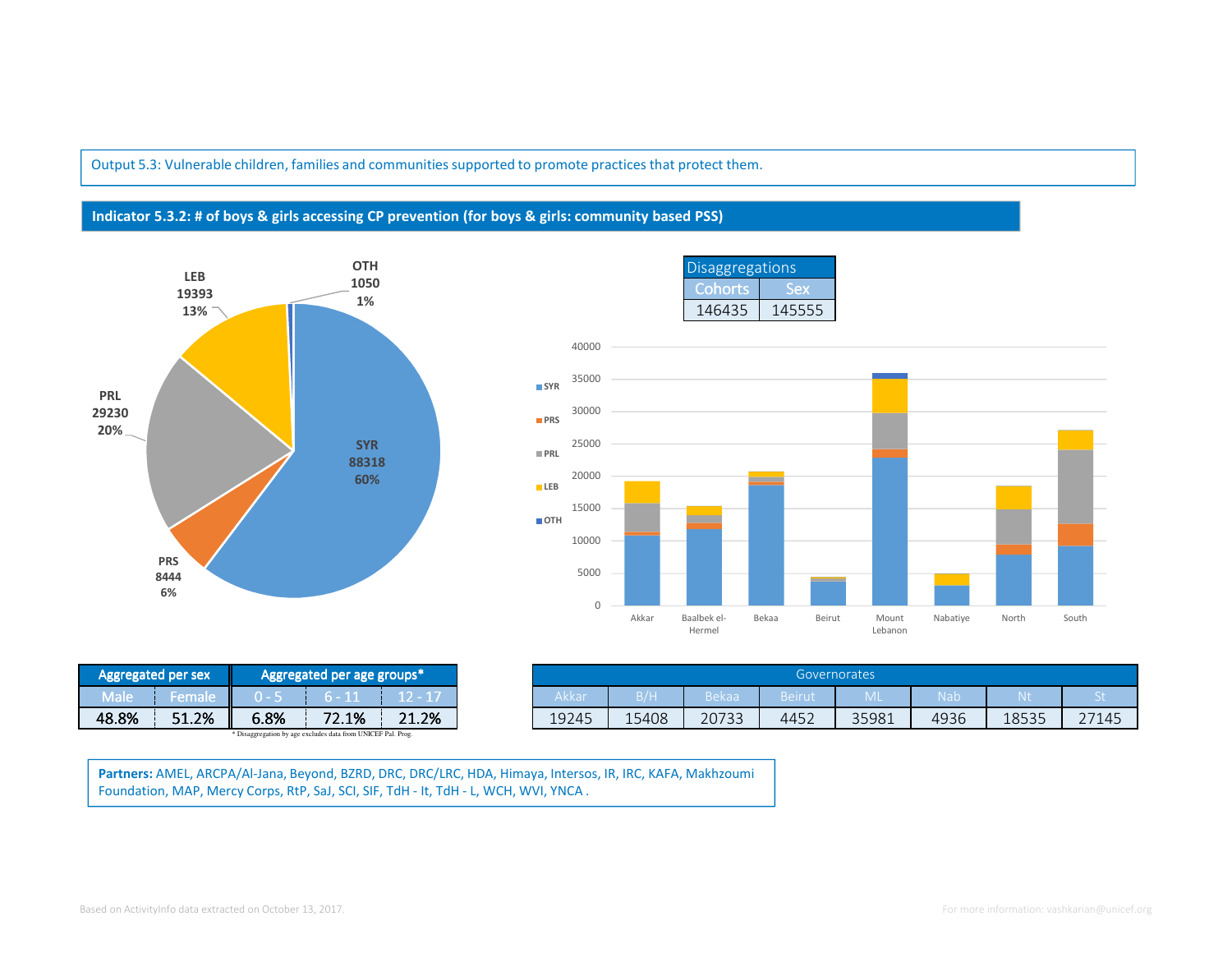# **Indicator 5.3.3: # of caregivers accessing CP prevention (caregivers' programs)**







Disaggregations

| Governorates |      |              |        |       |            |      |                    |  |
|--------------|------|--------------|--------|-------|------------|------|--------------------|--|
| Akkar        | B/H  | <b>Bekaa</b> | Beirut | ML    | <b>Nab</b> | Nť   | $\mathsf{C}$<br>ರಾ |  |
| 6552         | 3577 | 4<br>' b     | 541    | 11210 | 1804       | 4449 | .0056              |  |

**Partners**: AMEL, ARCPA/Al-Jana, BZRD, Dorcas, DRC, DRC/LRC, HDA, Himaya, Intersos, IR, IRC, KAFA, MAP, Makhzoumi Foundation, Mercy Corps, Mouvement Social, SaJ, SCI, SIF, TdH - It, TdH - L, WCH, WVI, YNCA.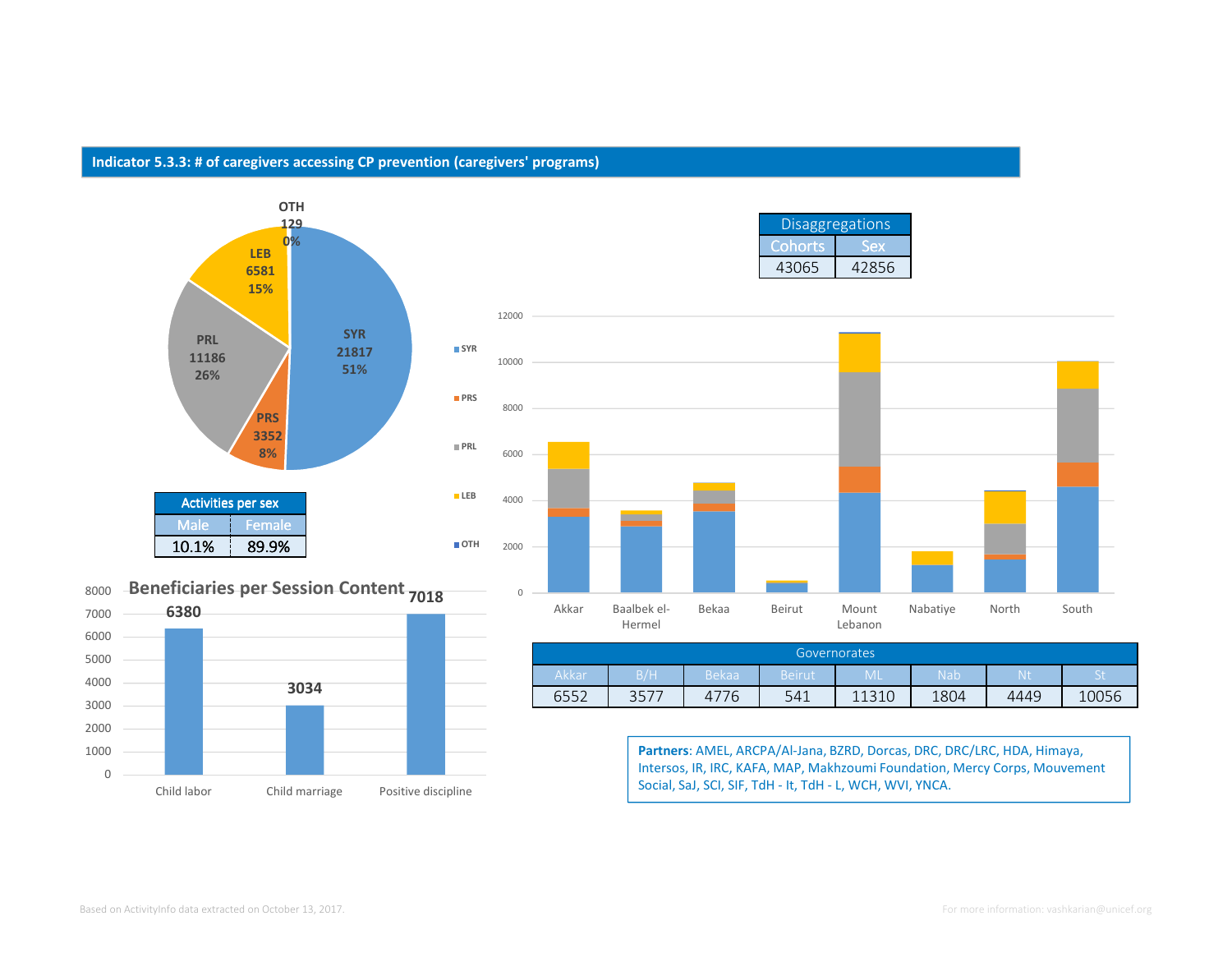## **Indicator 5.3.4: # of girls & boys reached on key CP issues**





| <b>Disaggregations</b> |  |  |  |  |  |  |
|------------------------|--|--|--|--|--|--|
| Cohorts                |  |  |  |  |  |  |
|                        |  |  |  |  |  |  |



| Governorates |       |              |        |       |       |       |            |  |
|--------------|-------|--------------|--------|-------|-------|-------|------------|--|
| Akkar        | B/H   | <b>Bekaa</b> | Beirut | ML    | Nab   | ιΝť   | $C +$<br>ા |  |
| 28689        | 24545 | 35214        | 9045   | 67423 | 10276 | 40657 | 145        |  |

**Partners:** AMEL, Dorcas, DRC, DRC/LRC, Himaya, Intersos, IRC, KAFA, Makhzoumi Foundation, Mercy Corps, RtP, SaJ, SCI, SIF, TdH - It, TdH - L, WCH, WVI, YNCA.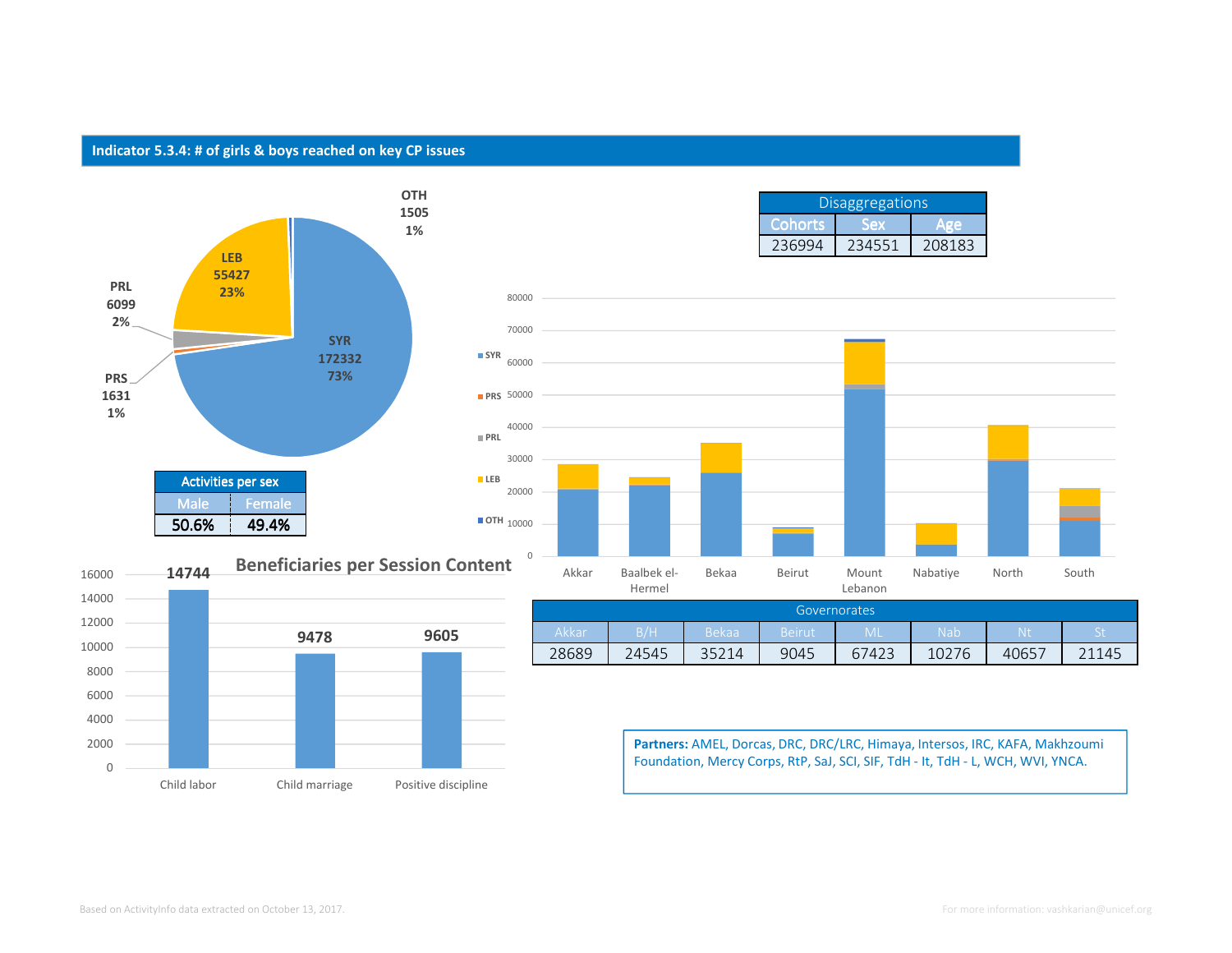## **Indicator 5.3.5: # of caregivers reached on key CP issues.**





| <b>Disaggregations</b> |        |  |  |  |  |
|------------------------|--------|--|--|--|--|
| <b>Cohorts</b>         |        |  |  |  |  |
| 156259                 | 155598 |  |  |  |  |



| Governorates |       |              |        |           |                  |      |        |  |  |
|--------------|-------|--------------|--------|-----------|------------------|------|--------|--|--|
| Akkar        | B/H   | <b>Bekaa</b> | Beirut | <b>ML</b> | Nab <sup>i</sup> |      | ъ<br>◡ |  |  |
| 15619        | 24499 | 9888         | 2945   | 26080     | 6819             | 7882 |        |  |  |

**Partners:** AMEL, BZRD, DRC, DRC/LRC, Himaya, Intersos, IRC, KAFA, Makhzoumi Foundation, Mercy Corps, Mouvement Social, RtP, SaJ, SCI, SIF, TdH - It, TdH - L, WCH, WVI, YNCA.

12000